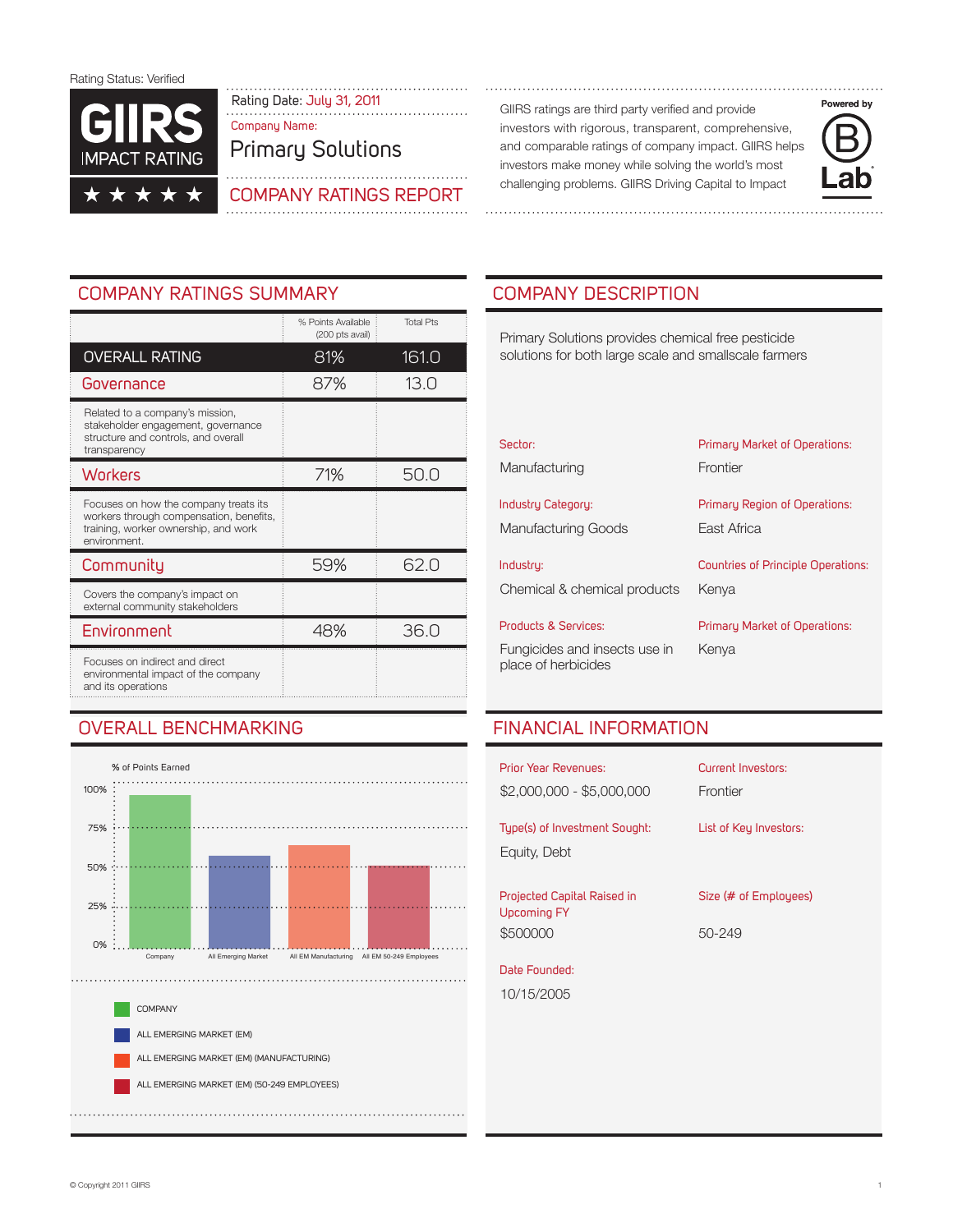

Rating Date: July 31, 2011<br>
GIIRS ratings are third party verified and provide<br>
GIIRS ratings are third party verified and provide Company Name:

Company Ratings Report

Primary Solutions

investors with rigorous, transparent, comprehensive, and comparable ratings of company impact. GIIRS helps investors make money while solving the world's most challenging problems. GIIRS Driving Capital to Impact



# Company RATINGS DETAILS

|                                              | Social & Environmentally<br><b>Focused Business Models</b> |                    | <b>Total Points</b>  |                    |
|----------------------------------------------|------------------------------------------------------------|--------------------|----------------------|--------------------|
|                                              | Points Earned                                              | % of Points Earned | <b>Points Earned</b> | % of Points Earned |
| <b>OVERALL RATING</b>                        | 83.0                                                       |                    | 161.0                | 81%                |
| Governance                                   | 5.0                                                        | 100%               | 13.0                 | 87%                |
| <b>Corporate Accountability</b>              | 5.0                                                        | 100%               | 10.0                 | 91%                |
| Transparency                                 |                                                            |                    | 3.0                  | 75%                |
| <b>Workers</b>                               | 20.0                                                       | 67%                | 50.0                 | 71%                |
| <b>Compensation &amp; Benefits</b>           |                                                            |                    | 20.0                 | 74%                |
| Worker Ownership                             | 20.0                                                       | 67%                | 26.0                 | 70%                |
| <b>Worker Environment</b>                    |                                                            |                    | 4.0                  | 67%                |
| Community                                    | 40.0                                                       | 67%                | 62.0                 | 59%                |
| <b>Community Products &amp; Services</b>     |                                                            |                    |                      |                    |
| • Products & Services                        | 20.0                                                       | 67%                | 20.0                 | 67%                |
| • Serve those in need                        | 20.0                                                       | 67%                | 20.0                 | 67%                |
| <b>Community Practices</b>                   |                                                            |                    |                      |                    |
| · Suppliers & Distributors                   |                                                            |                    | 2.0                  | 18%                |
| • Local Involvement                          |                                                            |                    | 1.0                  | 13%                |
| • Diversity                                  |                                                            |                    | 5.0                  | 63%                |
| · Job Creation                               |                                                            |                    | 7.0<br>.             | 88%                |
| • Civic Engagement & Giving                  |                                                            |                    | 7.0                  | 70%                |
| Environment                                  | 18.0                                                       | 60%                | 36.0                 | 48%                |
| <b>Environmental Products &amp; Services</b> |                                                            |                    | 0.0                  | 0%                 |
| <b>Environmental Practices</b>               |                                                            |                    |                      |                    |
| · Land, Office, Plant                        |                                                            |                    | 4.0                  | 80%                |
| • Inputs                                     |                                                            |                    | 6.0                  | 35%                |
| • Outputs                                    |                                                            |                    | 5.0                  | 50%                |
| · Suppliers & Transportation                 |                                                            |                    | 2.0                  | 20%                |

Within a GIIRS Assessment companies are asked questions that reflect:

. Social & Environmentally-Focused Business Models:

Impact models that a company typically adopts at inception. Often reflective of the original intent of the company.

**II. Practices:** Policies and activities that a company can adopt in an incremental fashion to improve its social and environmental performance

over time

**III. Total Points:** A company's cumulative score including both their practices points & their social and environmentallyfocused business model points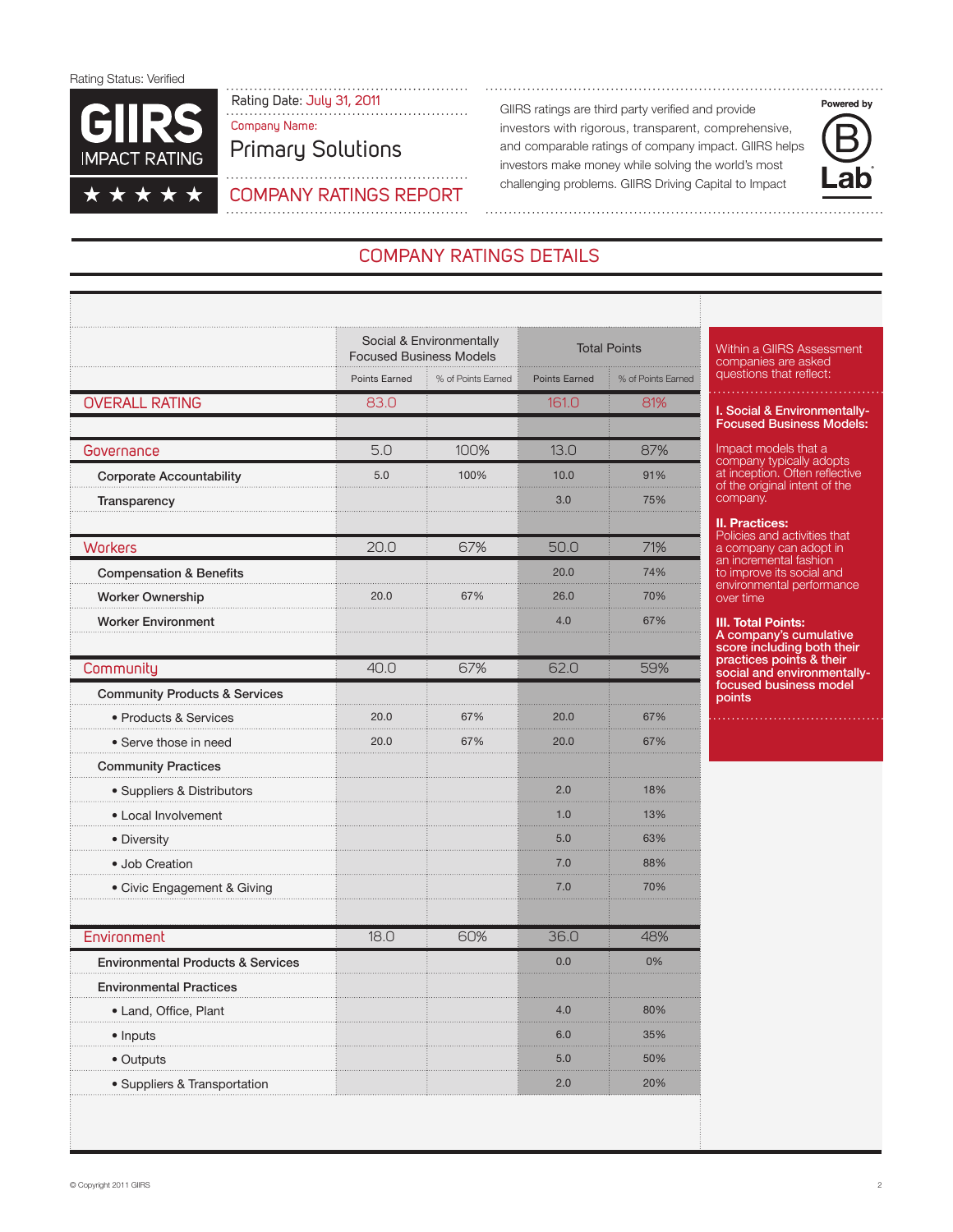

# Rating Date: July 31, 2011<br>
Fig. comparison and provide GIIRS ratings are third party verified and provide Company Name:

# Primary Solutions

# Company Ratings Report

investors with rigorous, transparent, comprehensive, and comparable ratings of company impact. GIIRS helps investors make money while solving the world's most challenging problems. GIIRS Driving Capital to Impact



# **BENCHMARKING**

# OVERALL RATING





## Governance Ratings



## Community Ratings



## Worker Ratings



## Environment Ratings

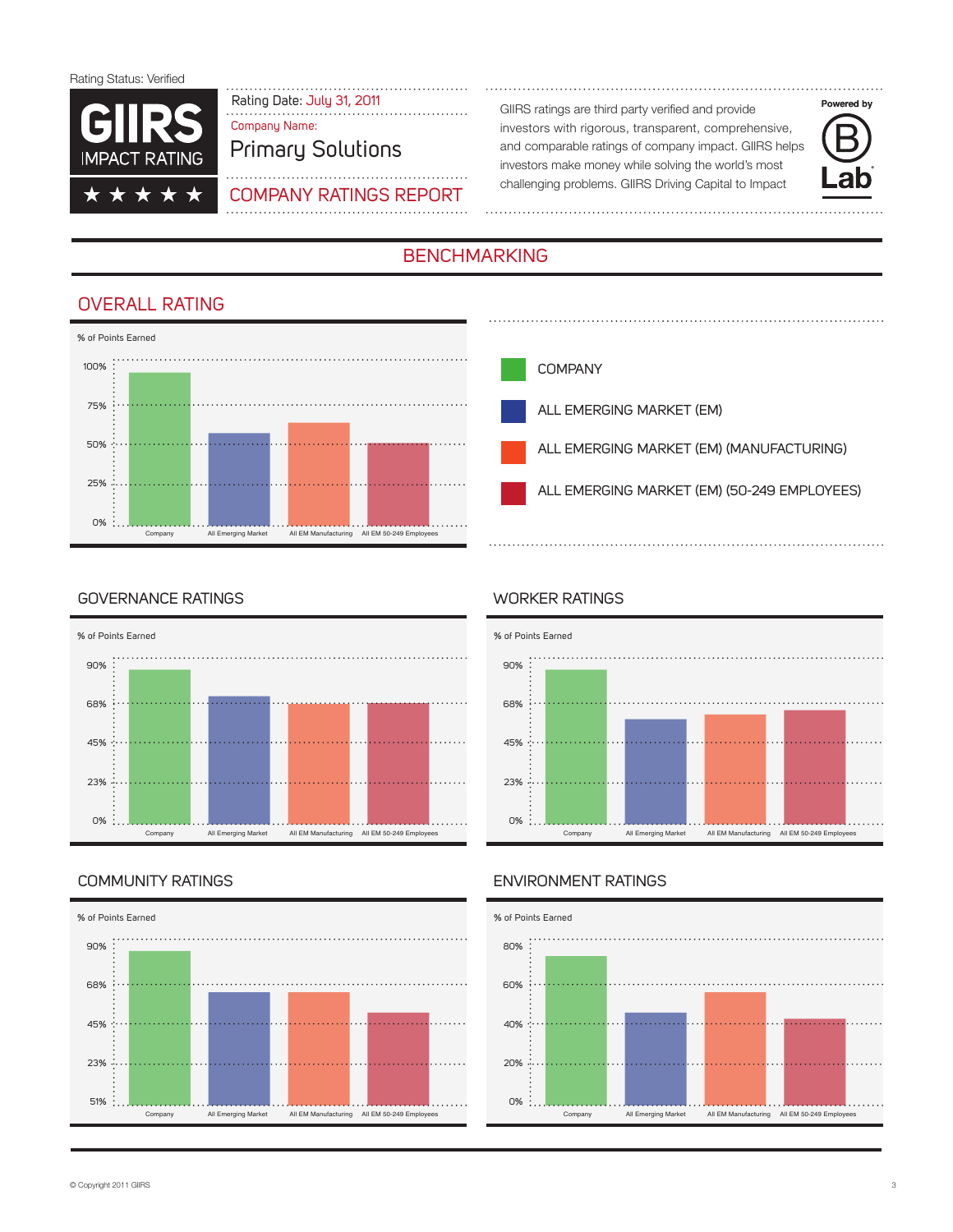

. . . . . . . . . . . . . . . . Rating Date: July 31, 2011 (and the Call Catings are third party verified and provide intercomponent control of Company Name:

Primary Solutions

. . . . .

investors with rigorous, transparent, comprehensive, and comparable ratings of company impact. GIIRS helps investors make money while solving the world's most challenging problems. GIIRS Driving Capital to Impact



## Company Ratings Report

# COMPANY BENCHMARKING

|                                                | Company (Primary Solutions) | All Emerging Market<br>Companies | All Emerging Market<br>Manufacturing | All Emerging Market<br>50-250 Employees |
|------------------------------------------------|-----------------------------|----------------------------------|--------------------------------------|-----------------------------------------|
| <b>Overall Score</b>                           | 70%                         | 53%                              | 57%                                  | 51%                                     |
|                                                |                             |                                  |                                      |                                         |
| Governance                                     | 84%                         | 70%                              | 67%                                  | 68%                                     |
| Corporate Accountability                       | 84%                         | 70%                              | 66%                                  | 67%                                     |
| Transparency                                   | 86%                         | 67%                              | 65%                                  | 69%                                     |
|                                                |                             |                                  |                                      |                                         |
| Workers                                        | 83%                         | 60                               | 61%                                  | 62%                                     |
| Compensation, Benefits & Training              | 78%                         | 59%                              | 58%                                  | 62%                                     |
| <b>Worker Ownership</b>                        | 0%                          | 18%                              | 13%                                  | 7%                                      |
| <b>Work Environment</b>                        | 100%                        | 73%                              | 74%                                  | 75%                                     |
| Human Rights and Labor Policies                | 100%                        | 40%                              | 49%                                  | 45%                                     |
|                                                |                             |                                  |                                      |                                         |
| Community                                      | 52%                         | 61%                              | 62%                                  | 55%                                     |
| <b>Community Products and Services</b>         | 60%                         | 82%                              | 77%                                  | 73%                                     |
| <b>Community Practices</b>                     | 50%                         | 49%                              | 56%                                  | 48%                                     |
| • Supplier & Distributors                      | 0%                          | 41%                              | 41%                                  | 29%                                     |
| · Local Involvement & Ownership                | 0%                          | 40%                              | 43%                                  | 30%                                     |
| • Diversity                                    | 25%                         | 19%                              | 23%                                  | 21%                                     |
| • Job Creation                                 | 37%                         | 30%                              | 23%                                  | 30%                                     |
| • Civic Engagement & Giving                    | 43%                         | 48%                              | 55%                                  | 54%                                     |
|                                                |                             |                                  |                                      |                                         |
| Environment                                    | 71%                         | 44%                              | 54%                                  | 43%                                     |
| <b>Environmental Products &amp; Services</b>   | 94%                         | 33%                              | 63%                                  | 32%                                     |
| <b>Environmental Practices</b>                 | 51%                         | 34%                              | 39%                                  | 28%                                     |
| • Management                                   | 100%                        | 31%                              | 37%                                  | 39%                                     |
| • Land, Office, Plant                          | 33%                         | 39%                              | 44%                                  | 32%                                     |
| • Inputs                                       | 42%                         | 35%                              | 41%                                  | 30%                                     |
| • Outputs                                      | 35%                         | 33%                              | 25%                                  | 31%                                     |
| • Transportation, Distribution,<br>& Suppliers | 25%                         | 9%                               | 19%                                  | 11%                                     |
|                                                |                             |                                  |                                      |                                         |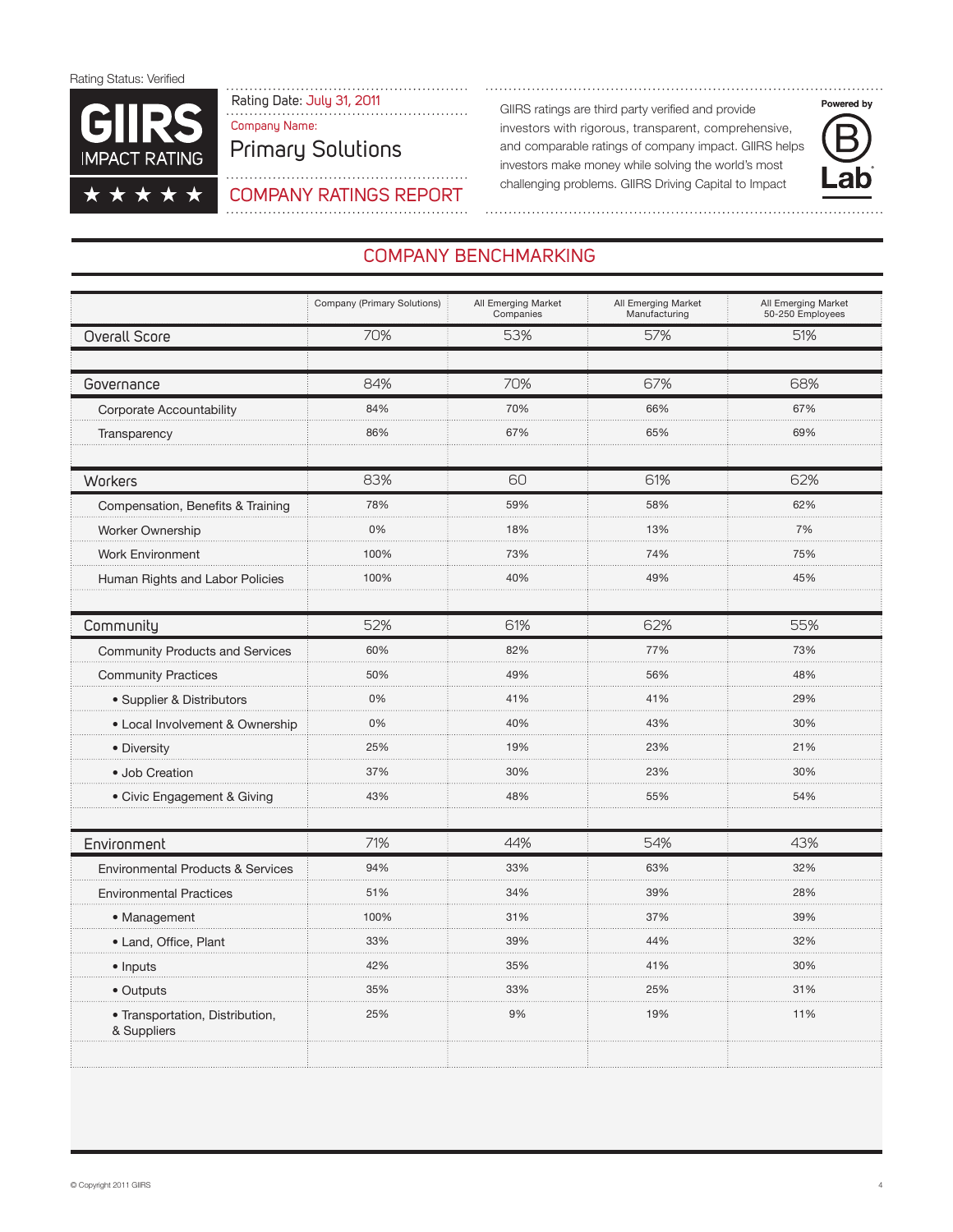

Rating Date: July 31, 2011 (and the Call Catings are third party verified and provide intercomponent contract the Superior Call RS ratings are third party verified and provide Company Name:

# Primary Solutions

. . . . . . . . . . . . . . Company Ratings Report

investors with rigorous, transparent, comprehensive, and comparable ratings of company impact. GIIRS helps investors make money while solving the world's most challenging problems. GIIRS Driving Capital to Impact

Practices **True False** 



# Disclosure Questionnaire

| Industries & Products                                                                                                             | Yes | No |
|-----------------------------------------------------------------------------------------------------------------------------------|-----|----|
| Any product or activity deemed illegal under host<br>country laws or regulations or international conven-<br>tions and agreements |     |    |
| Alcohol                                                                                                                           |     |    |
| Commercial logging and logging equipment                                                                                          |     |    |
| Drift net fishing in the marine environment using nets<br>in excess of 2.5 km in length                                           |     |    |
| Genetically modified organisms                                                                                                    |     |    |
| Mining                                                                                                                            |     |    |
| Nuclear Power/Radioactive Materials                                                                                               |     |    |
| Oil or coal utility                                                                                                               |     |    |
| Ozone depleting substances subject to international<br>phase out                                                                  |     |    |
| Persistent organic pollutants (POPS) that are banned<br>or schedule to be phased out of production                                |     |    |
| Pesticides/herbicides subject to international phase-<br>out or bans                                                              |     |    |
| Pharmaceuticals subject to international phase-outs<br>or bans                                                                    |     |    |
| Pornography                                                                                                                       |     |    |
| Tobacco                                                                                                                           |     |    |
| Unbonded asbestos fibers                                                                                                          |     |    |
| Penalties, Fines & Sanctions                                                                                                      | Yes | No |
| Animal welfare                                                                                                                    |     |    |
| Diversity and equal opportunity                                                                                                   |     |    |
| Employee safety or workplace conditions                                                                                           |     |    |

| Company formally registered in accordance with<br>domestic regulations                                                                                                  |      |       |
|-------------------------------------------------------------------------------------------------------------------------------------------------------------------------|------|-------|
| Company facilities not located to any sensitive<br>ecosystems                                                                                                           |      |       |
| No animal testing conducted                                                                                                                                             |      |       |
| Company provides clean drinking water to<br>employees at all times                                                                                                      |      |       |
| Company workers, company contractors, or day-<br>workers are paid minimum wage or above                                                                                 |      |       |
| Company keeps a signed contract of employment<br>with each worker                                                                                                       |      |       |
| Company or company supplier does not employ<br>workers under the age of 15 and company keeps<br>personnel records that include evidence of the date<br>of birth of each |      |       |
| Overtime work for hourly workers is voluntary                                                                                                                           |      |       |
| Company provides payslips or equivalent to all<br>workers to clearly show how wages are calculated<br>and any deductions made                                           |      |       |
| Company or company suppliers do not use any<br>workers who are prisoners                                                                                                |      |       |
| Company allows workers to freely associate<br>and to bargain collectively for the terms of one's<br>employment                                                          |      |       |
| Company allows workers to freely leave the site<br>during non-working hours or at the end of their shifts<br>(including workers who live on site)                       |      |       |
| Company does not keep workers' original ID Cards/<br>Passports                                                                                                          |      |       |
| Outcomes                                                                                                                                                                | True | False |
| Company has not had an operational or on-the-job<br>fatality                                                                                                            |      |       |
| Company site has not experienced any accidental<br>discharges to air, land, or water or hazardous<br>substances                                                         |      |       |
| No construction nor operation of company facility<br>has resulted in the relocation of any individuals or<br>households near your facility                              |      |       |
| No material recalls due to quality control issues                                                                                                                       |      |       |
| No material litigation against company                                                                                                                                  |      |       |
|                                                                                                                                                                         |      |       |

Environmental issues Financial reporting

Investments or Loans

Politicial contributions Product safety Taxes Pornography Tobacco

Unbonded asbestos fibers

Marketing

Geographic operations or international affairs

Labor issues (internal and supply chain)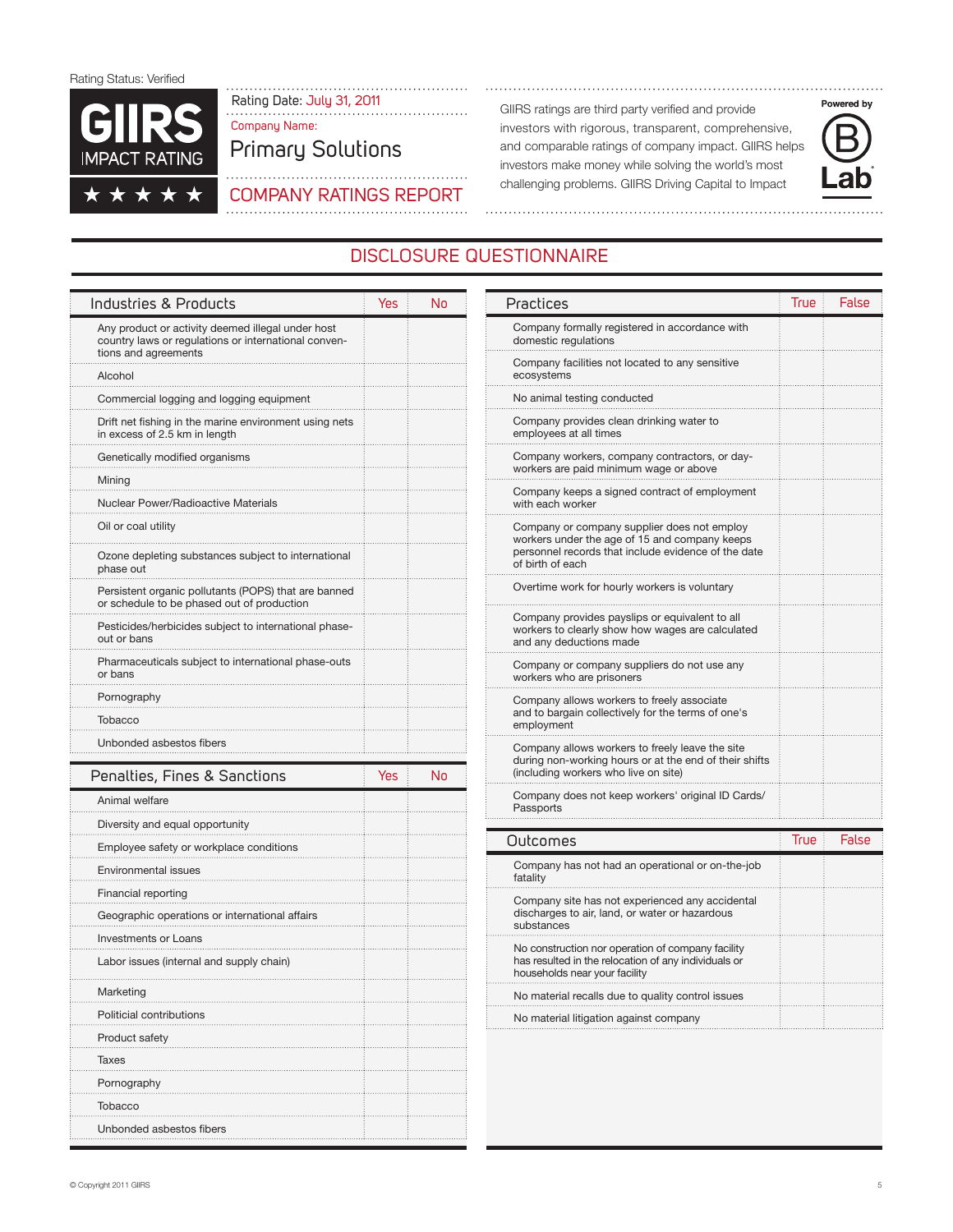

Rating Date: July 31, 2011<br>

GIIRS ratings are third party verified and provide<br>
GIIRS ratings are third party verified and provide Company Name:

Primary Solutions

## . . . . . . . . . . . . Company Ratings Report

Lorem ipsum dolor sit amet, consectetur adipiscing elit. Nunc nulla sem, semper eget condimentum quis, euismod ac quam. Phasellus accumsan adipiscing mauris eu ultricies. Nulla nec ante vitae ante tristique porta. Ut dapibus metus et leo hendrerit sit amet congue arcu adipiscing. Pellentesque euismod auctor euismod. Vivamus ut molestie orci. Nullam in nisl gravida ante dapibus blandit fringilla id neque. Duis auctor pellentesque orci in facilisis. Morbi vel dui tellus, eu sodales leo. Aliquam at.

## **MANAGEMENT**

Name, Title Name, Title Name, Title Name, Title

Name, Title

# CONTACT DETAILS

| <b>Contact Name:</b><br>value | <b>Website Address:</b><br>value |
|-------------------------------|----------------------------------|
| <b>Contact Title:</b>         | Address:                         |
| value                         | value<br>value                   |
| <b>Contact Email:</b>         |                                  |
| value                         |                                  |
| <b>Contact Phone:</b>         |                                  |
| value                         |                                  |
|                               |                                  |

investors with rigorous, transparent, comprehensive, and comparable ratings of company impact. GIIRS helps investors make money while solving the world's most challenging problems. GIIRS Driving Capital to Impact



# COMPANY MISSION **FROM THE MANAGEMENT**

Dear Socially Conscious Investor,

Lorem ipsum dolor sit amet, consectetur adipiscing elit. Nunc nulla sem, semper eget condimentum quis, euismod ac quam. Phasellus accumsan adipiscing mauris eu ultricies. Nulla nec ante vitae ante tristique porta. Ut dapibus metus et leo hendrerit sit amet congue arcu adipiscing. Pellentesque euismod auctor euismod. Vivamus ut molestie orci. Nullam in nisl gravida ante dapibus blandit fringilla id neque. Duis auctor pellentesque orci in facilisis. Morbi vel dui tellus, eu sodales leo. Aliquam at leo ac arcu rutrum posuere.

Integer vehicula dolor urna, non tristique ipsum. Etiam quis neque eget tellus euismod viverra. Nullam ultricies est eget nisl pretium facilisis. Nullam vehicula cursus nisl, ac lacinia urna fringilla a. Nullam gravida tincidunt ultrices. Morbi vulputate tincidunt viverra. Phasellus sollicitudin, sapien eu faucibus vehicula, tellus odio facilisis justo, in porttitor nulla neque in lectus. Suspendisse rutrum volutpat tellus eu congue. Quisque lobortis, massa quis tempus placerat, lorem dolor gravida mauris, eu mattis metus ante vitae sem. Aliquam egestas orci in risus volutpat nec pharetra nisl suscipit. Mauris vel arcu velit. Maecenas vel lacus mauris. Mauris vestibulum dapibus pellentesque. Duis arcu diam, viverra id rutrum ut, imperdiet eu magna.

Sincerely, XXX XXXXX CEO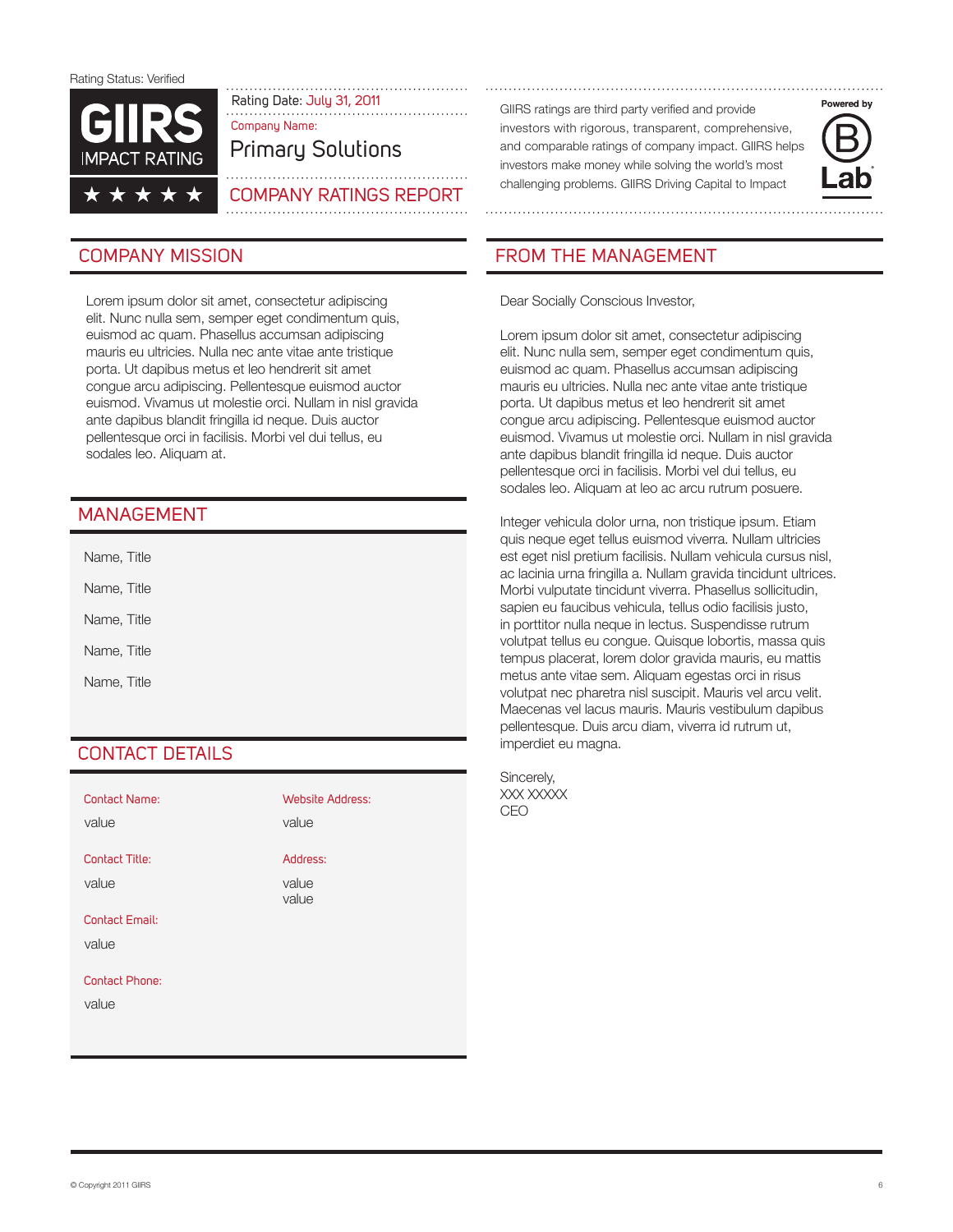

Rating Date: July 31, 2011<br>

GIIRS ratings are third party verified and provide<br>

GIIRS ratings are third party verified and provide Company Name:

Primary Solutions

## . . . . . . . . . . . . . . Company Ratings Report

# GOVERNANCE HIGHLIGHTS COMMUNITY HIGHLIGHTS

Lorem ipsum dolor sit amet, consectetur adipiscing elit. Nunc nulla sem, semper eget condimentum quis, euismod ac quam. Phasellus accumsan adipiscing mauris eu ultricies. Nulla nec ante vitae ante tristique porta. Ut dapibus metus et leo hendrerit sit amet congue arcu adipiscing. Pellentesque euismod auctor euismod. Vivamus ut molestie orci. Nullam in nisl gravida ante dapibus blandit fringilla id neque. Duis auctor pellentesque orci in facilisis. Morbi vel dui tellus, eu sodales leo. Aliquam at.

Lorem ipsum dolor sit amet, consectetur adipiscing elit. Nunc nulla sem, semper eget condimentum quis, euismod ac quam. Phasellus accumsan adipiscing mauris eu ultricies. Nulla nec ante vitae ante tristique porta. Ut dapibus metus et leo hendrerit sit amet congue arcu adipiscing. Pellentesque euismod auctor euismod. Vivamus ut molestie orci. Nullam in nisl gravida ante dapibus blandit fringilla id neque. Duis auctor pellentesque orci in facilisis. Morbi vel dui tellus, eu sodales leo. Aliquam at.

investors with rigorous, transparent, comprehensive, and comparable ratings of company impact. GIIRS helps investors make money while solving the world's most challenging problems. GIIRS Driving Capital to Impact



Lorem ipsum dolor sit amet, consectetur adipiscing elit. Nunc nulla sem, semper eget condimentum quis, euismod ac quam. Phasellus accumsan adipiscing mauris eu ultricies. Nulla nec ante vitae ante tristique porta. Ut dapibus metus et leo hendrerit sit amet congue arcu adipiscing. Pellentesque euismod auctor euismod. Vivamus ut molestie orci. Nullam in nisl gravida ante dapibus blandit fringilla id neque. Duis auctor pellentesque orci in facilisis. Morbi vel dui tellus, eu sodales leo. Aliquam at.

# Worker Highlights Environment Highlights

Lorem ipsum dolor sit amet, consectetur adipiscing elit. Nunc nulla sem, semper eget condimentum quis, euismod ac quam. Phasellus accumsan adipiscing mauris eu ultricies. Nulla nec ante vitae ante tristique porta. Ut dapibus metus et leo hendrerit sit amet congue arcu adipiscing. Pellentesque euismod auctor euismod. Vivamus ut molestie orci. Nullam in nisl gravida ante dapibus blandit fringilla id neque. Duis auctor pellentesque orci in facilisis. Morbi vel dui tellus, eu sodales leo. Aliquam at.